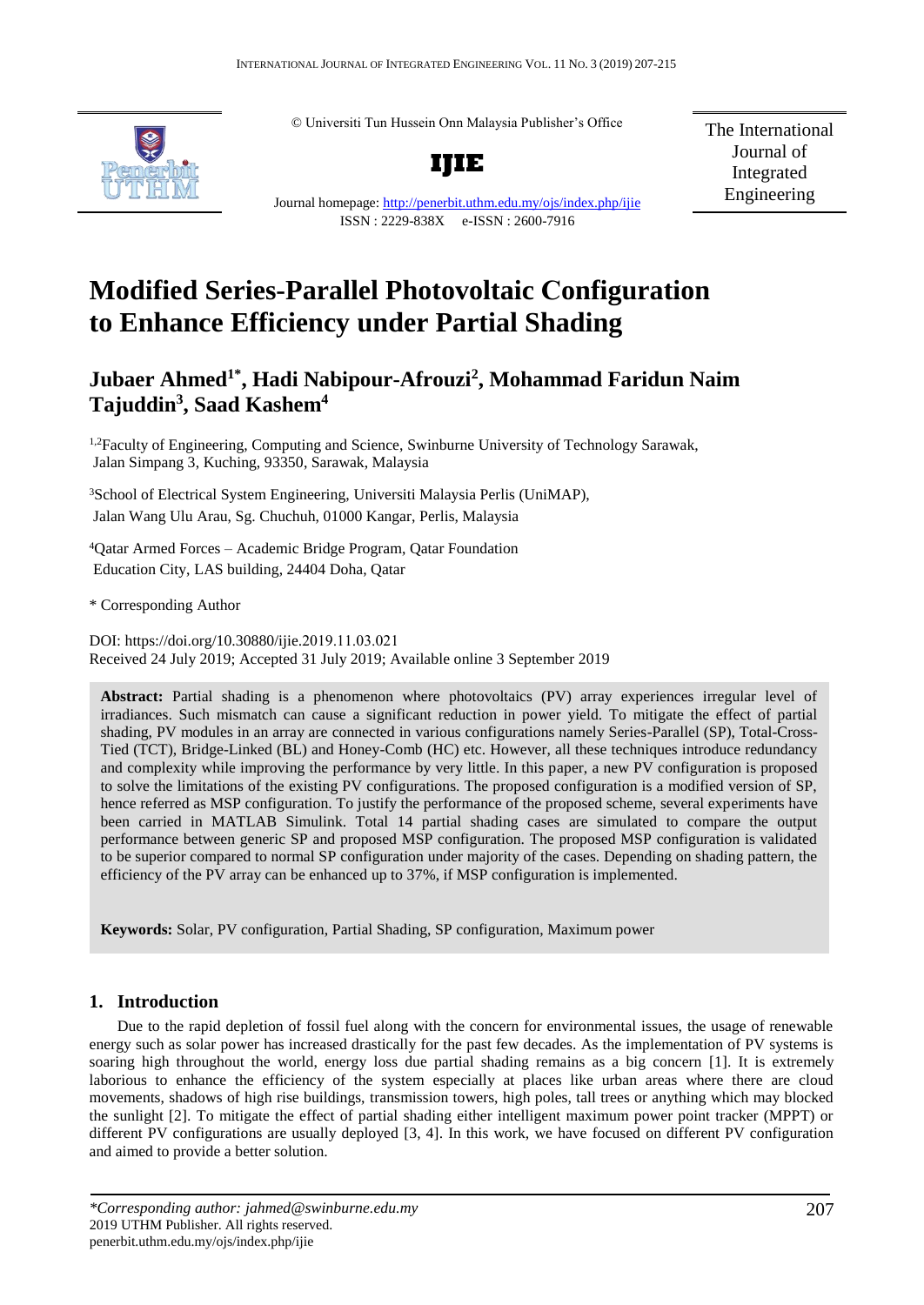According to [5, 6], different configurations of PV modules such as Series-Parallel (SP), Bridge-Linked (BL), Honey-Comb (HC) and Total-Cross-Tied (TCT) configurations has been implemented in order to enhance the efficiency of existing PV systems. Nonetheless, there are certain advantages and deficiencies of using these PV modules configurations in which to some extent, some of the PV configurations may perform well at certain partial shading scenarios and, vice versa. Fig.1(a) shows the schematic diagram of a  $(4\times4)$  SP configuration. The SP configuration is consisting of parallel of series strings of PV cells. This is the most common PV configuration which is applied worldwide. However, such configuration is the most vulnerable under partial shading [7, 8]. In SP current flows through individual strings, thus one affected module hampers the whole string. To counter such limitation TCT, as presented in Fig. 1 (b), is a better performing configuration which provide multiple alternative pathways for the current to flow [9]. However, based on the results obtained by [10], SP configuration can still perform better to TCT when comes to string shading. In other cases, cross wirings throughout all PV modules in TCT provides alternative paths for current flow which leads to better performance [11]. Nevertheless, TCT requires numerous wirings in large scale PV implementation where wiring loss can be significant and installation cost is higher. Thus, two other configuration  $(4\times4)$ Bridge-Linked (BL) and Honey-comb (HC) is presented in the literature [12]. In BL an HC wiring connection is reduced compared to TCT, although efficiency is very close to the TCT [13]. Thus, BL and HC are more economical than TCT which reduce the implementation costs [14]. Besides, less wiring connection also leads to less maintenance, corrosion possibility, wiring malfunctions etc. Such advantages improves the operational lifetime [15].

In another work [16], a zigzag based PV configuration is proposed. Though quite effective in small scale PV arrays, complexity introduced through it is unfavorable for large scale PV. In different works, Sudoku based PV configuration and reconfigurable scheme is proposed [17, 18]. In these schemes, some part of the PV array is remaining fixed and some parts are flexible to be reconfigured through many switches. The fundamental idea is to keep the string currents almost equal. However, such schemes require intelligent programming and complex circuits with many switches. Thus, these methods are usually not implemented in consumer level.

Due to such limitations of the different PV configurations, Normal SP is still the most prominent and popular configuration for practical implementation. Even in MPPT and PV converter/inverter researches, researchers consider the normal SP configuration as reference for developing new MPPT techniques and design the converter/inverter. Thus, this work analysed the behaviour of the normal SP configuration thoroughly and modify the arrangement of PV modules intelligently so that the overall performance is improved. The proposed configuration is name modified SP (MSP) throughout the paper. The proposed MSP scheme and normal SP is subjected to 14 different shading patterns which is quite extensive. Simulation results suggest that the MSP configuration is better in terms of efficiency, wirings and complexity compared to normal SP configuration.



**Fig. 1- Various PV configurations (a) SP, (b) TCT, (c) BL, (d) HC**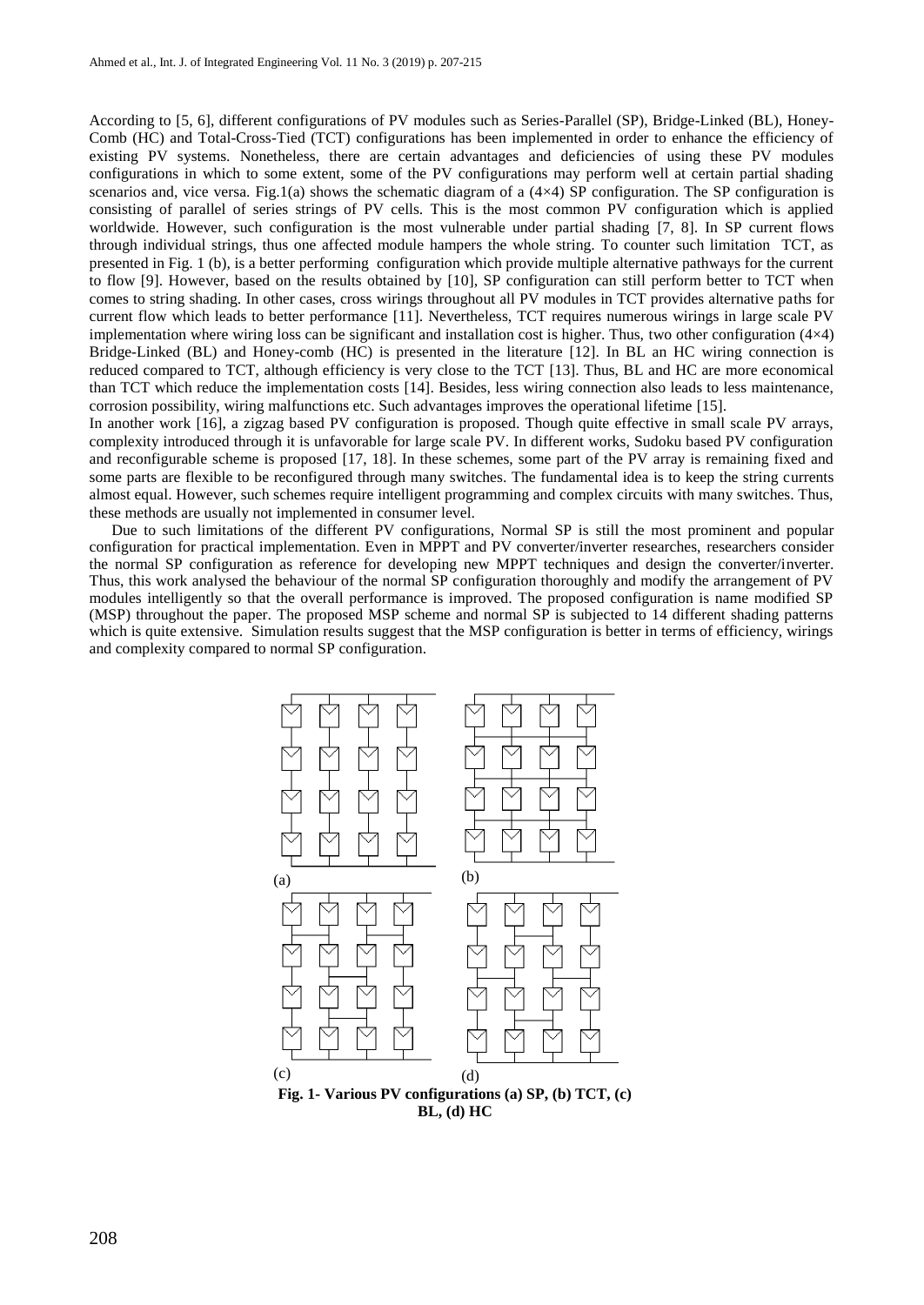#### **2. Behaviour of Normal SP under partial shading**

To understand the behavior of SP configuration under partial shading, two shading scenarios are presented in Fig. 2. In Fig. 2 (a), shading is on the left side and hence one string is affected. However, in Fig. 2 (b), same shading pattern is approaching from the bottom and thus three strings are affected. As can be seen in the P-V curve, the power yield for side shading is 3362 W, while for bottom shading is 2908W. Through that observation a conclusion can be drawn as if shadow affects more strings of the array, power reduction is higher. This same observation is also verified in [10] through simulation and hardware results.



Due to such behavior of SP configuration, this work presents a new configuration name Modified SP (MSP) as presented in Fig. 3. This is also the same as generic SP configuration. However, strings are positioned on the corner of configuration. Due to the such positioning, in majority of the cases shadows will be concentrating on one string rather than gets distributed in multiple string.



**Fig. 3 - Proposed MSP configuration**

Such claim is evident from the 14 cases presented In Fig. 4. In Case 1 & 2, shadow is approaching from the side. In case 1, generic SP in a better position since one string is affected. In MSP, two strings are affected because shadow gets distributed. In case 2 both SP and MSP have two strings affected. However, when shadow approached from the top in case 3 & 4, four strings are affected in SP while only two string got affected in MSP. This gives MSP a clear advantage to produce more power. In case 5  $\&$  6, shadow is approaching from the corner. In these two cases, strings in SP are affected as two and four while in MSP affected strings are one and three only. In case  $7 & 8$ , both SP and MSP got three strings affected. However, MSP will perform better compared to SP, since in MSP one full string is affected and other two strings are affected by two module and one module. On the contrary in SP, two strings got 3 modules affected and the other one got two modules affected. In case 9, both SP and MSP will perform the same as two modules in each four strings got affected. However, in case 10, shadow is concentrated in the middle. Thus, in SP only two strings are affected while in MSP four strings are affected. Thus, SP will perform better.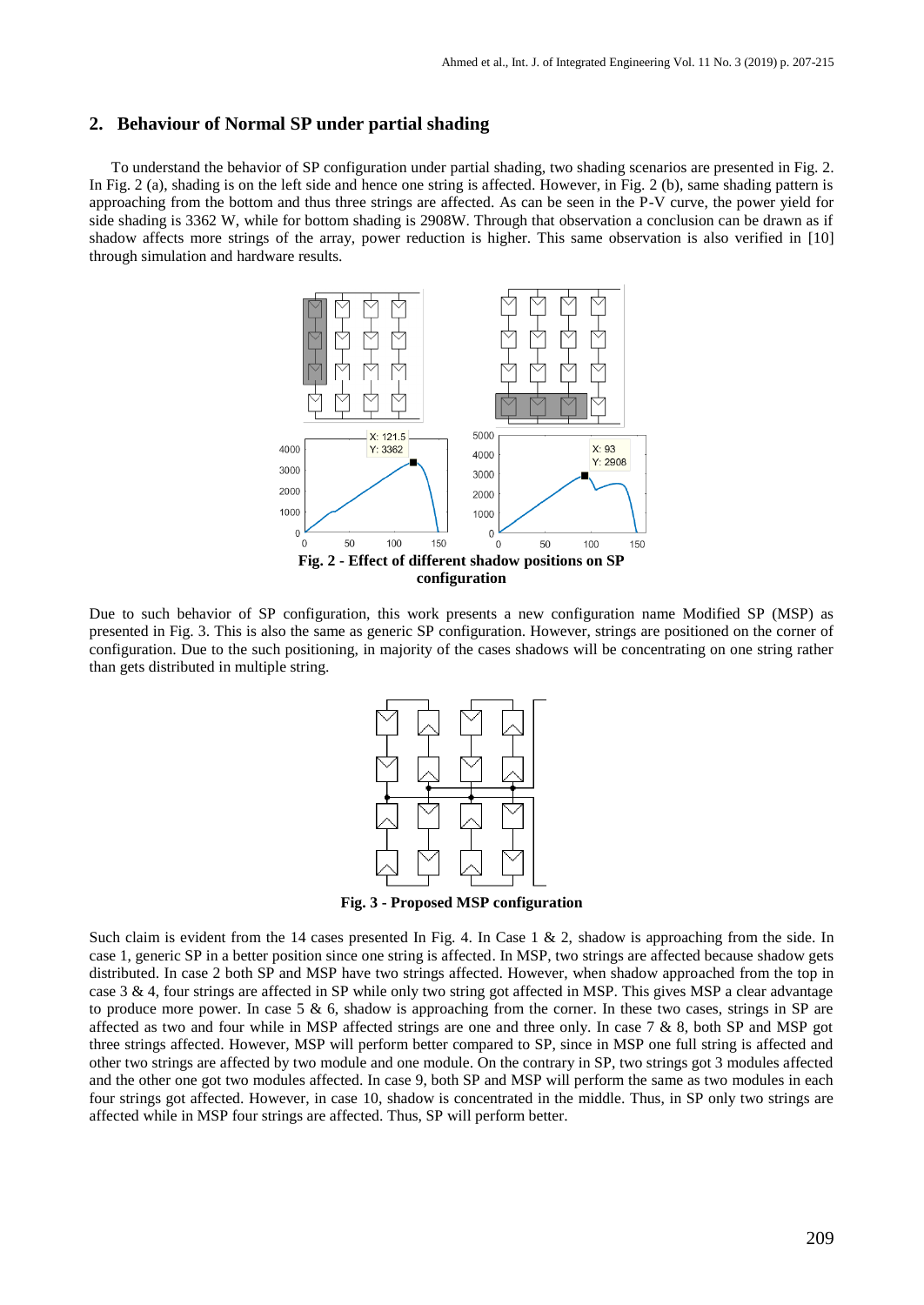

In case 11, shading is approaching from both side and top evenly. In SP, four strings are affected while in MSP, three strings are affected. Consequently, MSP is expected to provide more power. However, a closer look shows that, in SP one full string is shaded and other three strings have one module shaded each. Thus, the shadow is concentrated mainly on one full string. On the other hand, in MSP shadow is heavily distributed in three strings. Thus, SP is expected to perform better.

In case 12, since four strings are affected in SP and only two strings are affected in MSP, it can be expected that MSP will be providing more power. On the other hand, shading cases 13  $\&$  14 are favorable for SP. Although in 13, both SP and MSP have two affected string. However, in SP shading is concentrated in one complete string and one module from another string. In MSP, shadow is distributed and thus it is expected to perform worse. In case 14, only three strings are affected in SP, but in MSP four strings are affected. Thus, SP should perform better.

In comparison, as summarized in Table 1, MSP will perform better than generic SP in 7 cases, in 2 cases performance will be same and SP will be better in 5 cases. Thus, MSP can be considered as a better choice compared to generic SP. Their performances under these 10 different cases are analyzed numerically in the result section.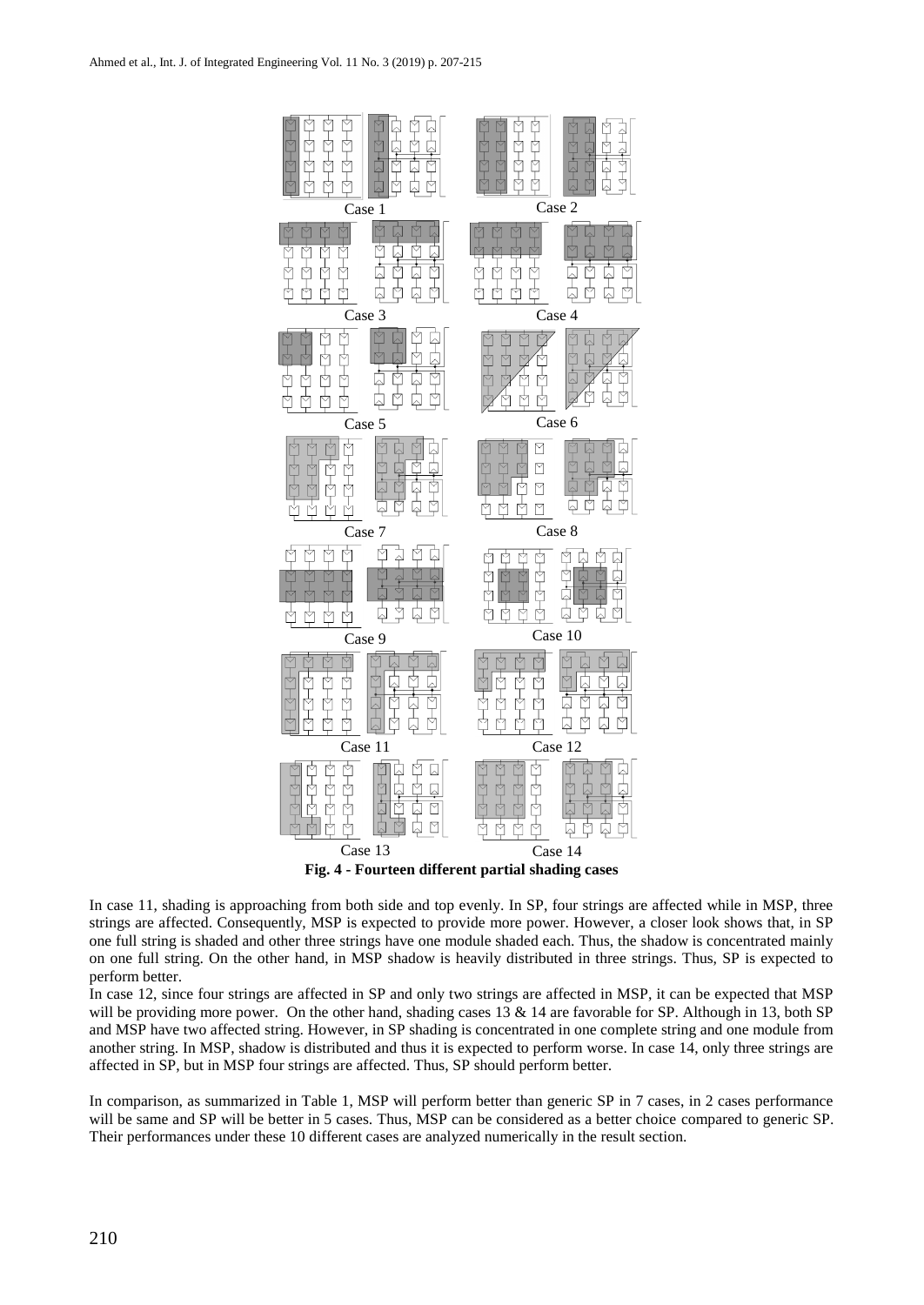|       | Strings affected under shading cases 1-14 |  |           |  |  |      |                |   |             |  |  |  |
|-------|-------------------------------------------|--|-----------|--|--|------|----------------|---|-------------|--|--|--|
| Case: |                                           |  | $\bigcap$ |  |  |      | $\overline{7}$ | 8 | $\mathbf Q$ |  |  |  |
|       |                                           |  |           |  |  |      |                |   |             |  |  |  |
|       |                                           |  |           |  |  | $-3$ | <b>431</b>     |   |             |  |  |  |
|       |                                           |  |           |  |  |      |                |   |             |  |  |  |

**Table 1- Affected strings in SP and MSP under shadow cases 1-14**

#### **3. Simulation Results in Simulink**

PV modules in Matlab is connected in proposed configuration to simulate the shading cases. One sample circuit is presented in Fig. 5.



**Fig. 5 - Proposed MSP configuration in Simulink**

Samsung SDI LPC235 PV Modules are chosen for the simulation. Rating of PV module is as follows.  $V_{\text{oc}} = 37.24$ , I<sub>sc</sub> 8.43A,  $V_{\text{mpp}}$  29.97 V,  $I_{\text{mpp}}$  = 7.84 A,  $P_{\text{max}}$  = 235 W. Modules are connected in a 4×4 configuration as presented in shading cases. All modules are connected with bypass diodes to avoid hotspots due to partial shading. The shading irradiance is 500 W/m<sup>2</sup> while unshaded irradiance is 1000 W/m<sup>2</sup>. To maintain the uniformity, temperature is kept at  $25^{\circ}$ C for all modules. The whole PV array is externally connected to a variable DC source which works as a voltage regulator. This DC source, increment the voltage from 0 to open circuit voltage of the PV array which is 4×37.24=149 V. Throughout the increment, output current and power from the PV array is recorded. Finally, P-V curve is plotted in Matlab and maximum power  $(P_{max})$  is recorded for all 14 shading cases.

#### **3.1 Results & Discussions**

The simulation results of the 14 shading cases for both SP and MSP is presented in Fig. 6. Maximum power attainment Pmax in SP and MPS are recorded in Table 2 and presented as a bar chart in Fig. 7. Along with that, the enhancement done by MSP is calculated in table 2 as follows.

$$
enhancement(\%) = \frac{P_{\text{max,SP}} - P_{\text{max,MSP}}}{P_{\text{max,SP}}} \times 100 \tag{1}
$$

In calculating the enhancement, P<sub>max</sub> in SP is considered as the base since this is the presently implemented system worldwide. Thus, how much improvement can be attained through MSP is easily demonstrated based on the power attainment in normal SP.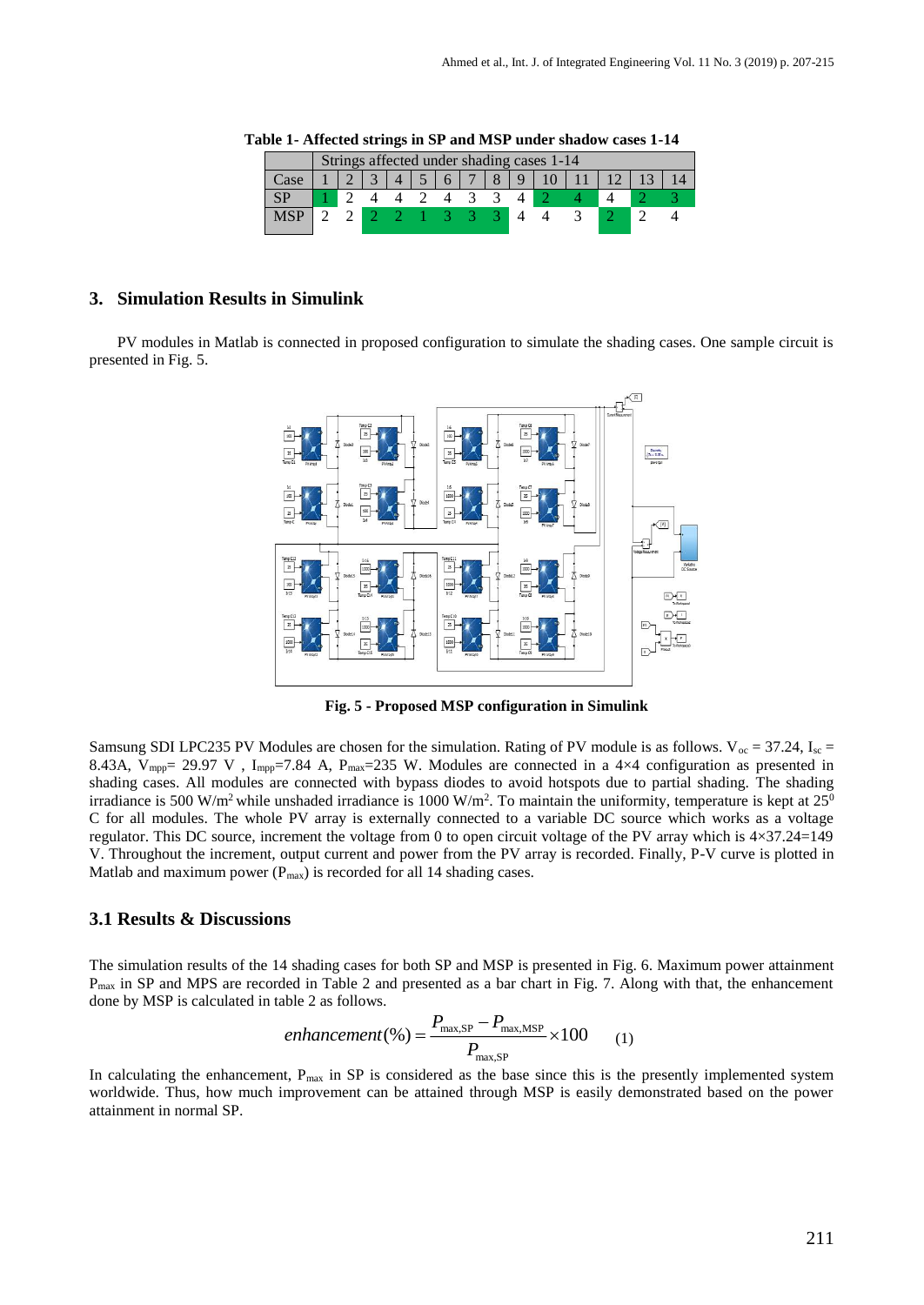

**Fig. 6: Simulation results for fourteen cases**

From the simulated result, it can be seen that the physical investigation in section 2 is highly accurate. SP is performing better in case 1. Since shadow is approach from the side, one complete string is affected under SP. Meanwhile, in MSP shadow is distributed in two strings. In case 2, both SP and MSP is performing equally, since two strings from each is shades. In case 3, Shadow is approaching from the top side. Thus, in SP four strings are affected. On the other hand, in MSP, only 2 strings are affected. Consequently, MSP produces more power and enhancement is about 2.34%. Under case 4, a significant enhancement in energy yield is noticeable. In SP, four strings are affected while in MSP two strings are shadowed. Consequently, power yield is increased up to 37.06%.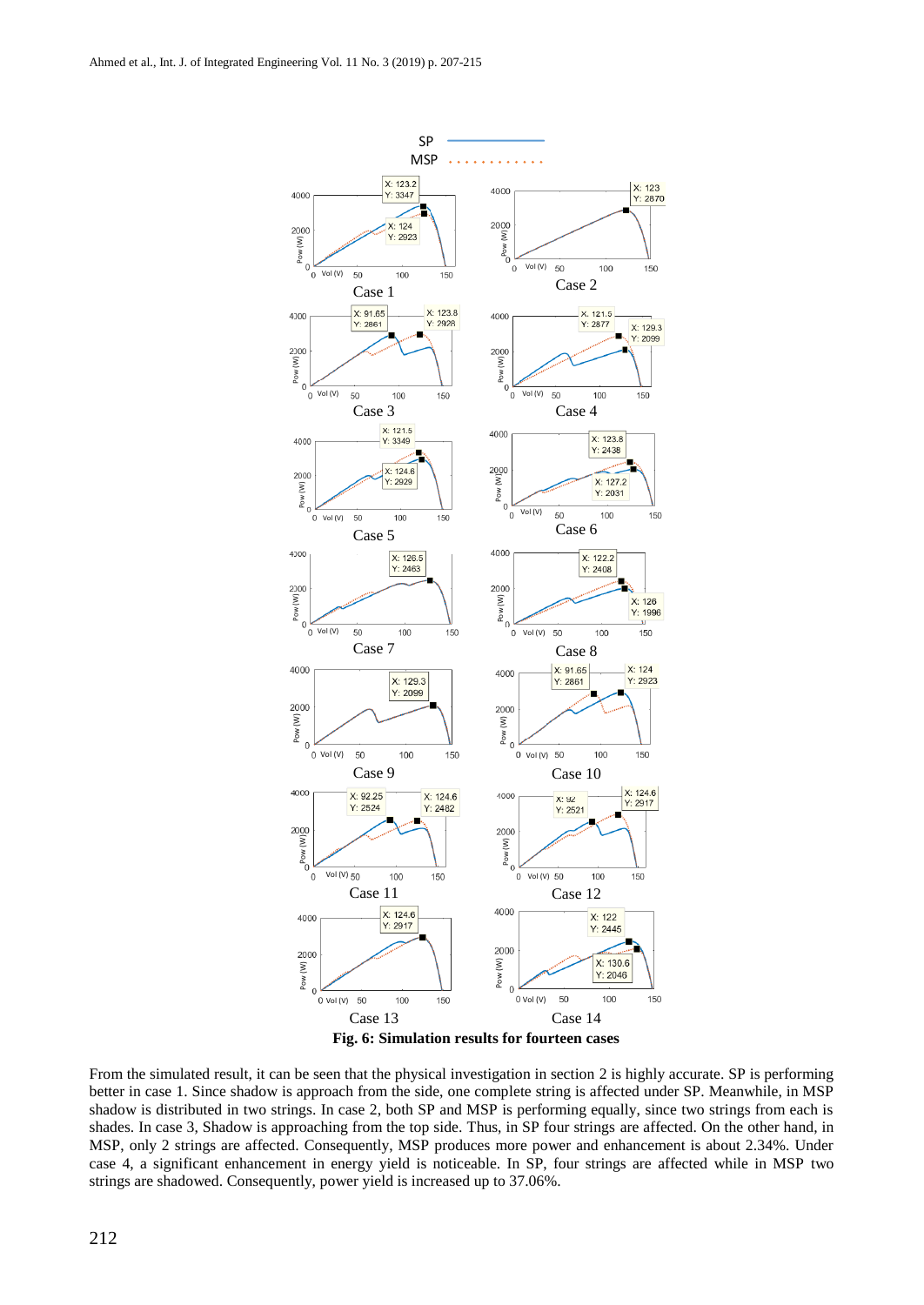In case 5, shadow is approaching from the corner. Thus, two strings are affected in SP and only one in MSP. Due to that, MSP performs better and produces 14.40% more power than SP. In case 6, a larger portion of shadow is approaching from the corner. Consequently, four strings are affected in SP and three strings in MSP. As a result, MSP produces, 20.04% more power than SP. In case 7 & 9, SP and MSP performing the same and produces same amount of power. However, supremacy of MSP is again demonstrated by enhancing the yield by 20.64%. Though both SP and MSP is affected by 3 strings, in MSP, shadow is concentrated in one full string and slightly affecting other two. On the other hand, 3 strings are deeply shaded and thus performing poorly.

Case 10 & 11 is favorable for SP. More strings are affected in MSP compared to SP. However, power yield difference is not very high. It is 2.12% and 1.66% respectively. Under case 12, MSP regain its better performance. It produces 15.70% more power than SP, since shadow is affecting only two strings. While, shadow is affecting 4 strings in SP. In case 13, both SP and MSP is producing same maximum power. Although their local peak positions are different. In final case, SP is performing better significantly. It produces 16.32% more power than MSP. The reason is easy to notice. In MSP four strings are affected while in SP, shadow is affecting only three strings.

In comparison SP is performing better in case 1, 10, 11 and 14. On the other hand, MSP is providing more power in case 3, 4, 5, 6, 8, and 12. In case 7, the power attainment for SP and MSP is same. However, MSP can be considered better since there are only 2 local peaks are generated while SP exhibited 3 local peaks. Under case 2 & 9, performance of SP and MSP is the same as predicted earlier. Under case 13, SP will be considered better since it has created 2 local peaks while MSP produced 3 local peaks. Thus, in numerical counting, MSP is better in 7 cases while SP is better in 5 cases and under 2 cases performance is exactly the same. Consequently, MSP has performed better than SP if overall results are considered.

However, the real advantage of MSP can be seen from the enhancement numerals. In case 10  $\&$  11, MSP produced less power than SP but the difference is very low. Only in case 1 & 14, SP produce significantly more power than MSP which is 12.66 % and 16.32 % respectively. On the contrary, the exhibited better performance by MSP is quite significant in several cases. As recorded in table 2, in case 4, 5, 6, 8 and 12, the improvement done by MSP is 37.06%. 14.40%, 20.04%, 20.64% and 15.70% respectively. In contrast to SP, these enhancement percentage is quite high. Consequently, considering the long-life span of PV modules, MSP is expected to enhance the overall efficiency of the PV system by a significant margin.

| Table 2 - Maximum power attainment $(P_{max})$ in SP and MPS |                     |      |                                      |  |  |  |  |  |
|--------------------------------------------------------------|---------------------|------|--------------------------------------|--|--|--|--|--|
| Cases                                                        | $P_{max}$ in SP (W) |      | $P_{max}$ in MSP (W) Enhancement (%) |  |  |  |  |  |
| 1                                                            | 3347                | 2923 | $-12.66$                             |  |  |  |  |  |
| 2                                                            | 2870                | 2870 | 0                                    |  |  |  |  |  |
| 3                                                            | 2861                | 2928 | 2.34                                 |  |  |  |  |  |
| 4                                                            | 2099                | 2877 | 37.06                                |  |  |  |  |  |
| 5                                                            | 2929                | 3349 | 14.40                                |  |  |  |  |  |
| 6                                                            | 2031                | 2438 | 20.04                                |  |  |  |  |  |
| 7                                                            | 2463                | 2463 | 0                                    |  |  |  |  |  |
| 8                                                            | 1996                | 2408 | 20.64                                |  |  |  |  |  |
| 9                                                            | 2099                | 2099 | 0                                    |  |  |  |  |  |
| 10                                                           | 2923                | 2861 | $-2.12$                              |  |  |  |  |  |
| 11                                                           | 2524                | 2482 | $-1.66$                              |  |  |  |  |  |
| 12                                                           | 2521                | 2917 | 15.70                                |  |  |  |  |  |
| 13                                                           | 2917                | 2917 | 0                                    |  |  |  |  |  |
| 14                                                           | 2445                | 2046 | $-16.32$                             |  |  |  |  |  |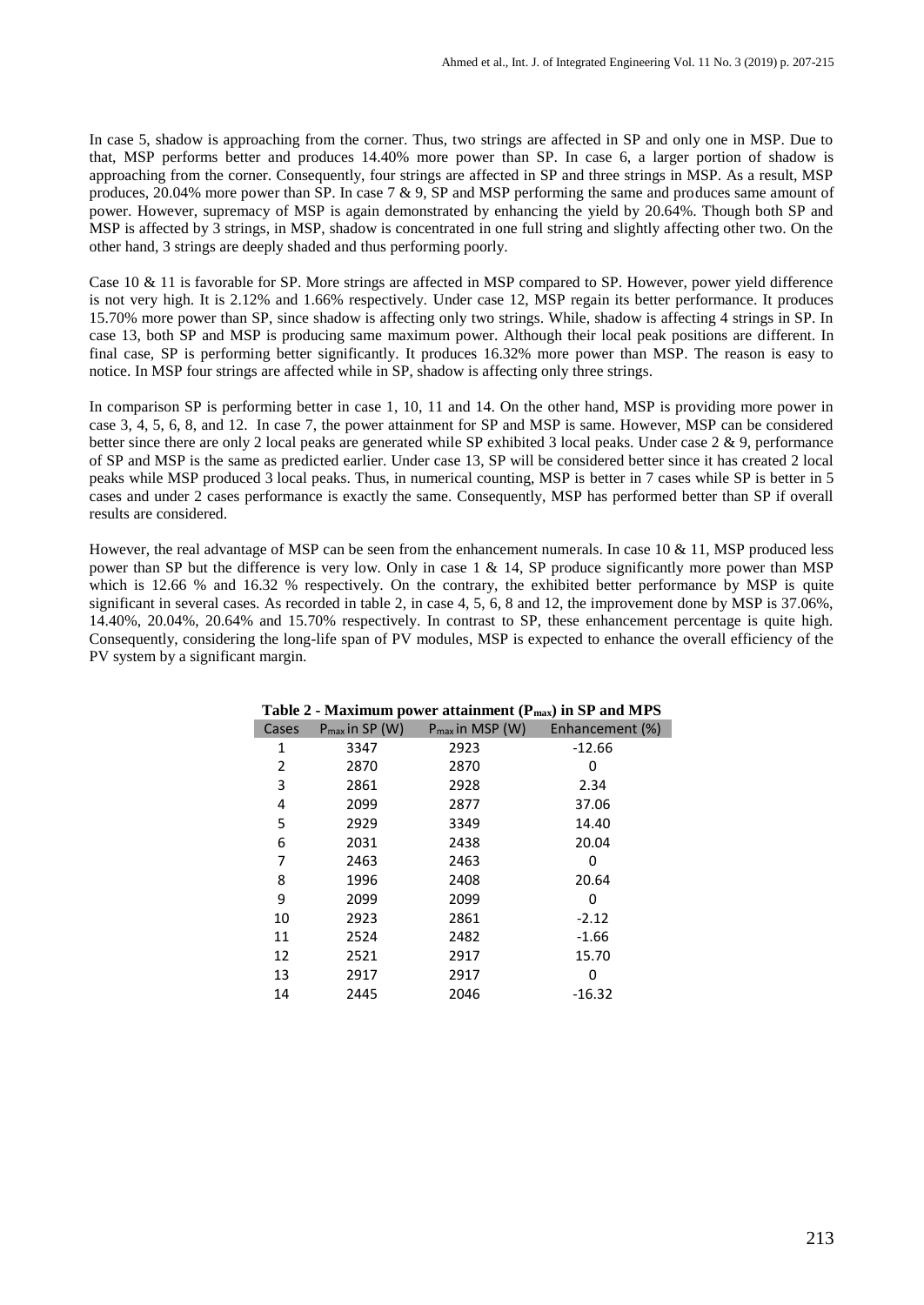

### **3.2 Future Works**

It is evident from the simulation results that MSP is a better choice compared to traditional SP as a PV configuration. However, this study is limited to a 4×4 symmetrical PV configuration. The performance of MSP under asymmetrical PV configurations should be investigated in the near future and more conclusive decision can be made. Besides, the performance of MSP should be benchmarked with other prominent PV configurations i.e. TCT, BL, HC etc. Moreover, the obtained simulated results should be verified through hardware implementation. Currently, such work is being carried out and verification from the hardware implementation will be reported in the literature very soon.

### **4 Conclusion**

This paper has proposed a smart modification of the normal SP PV configuration and thus enhance the output efficiency. The proposed MSP configuration has the same inter module connection like normal SP but PV modules are intelligently placed in such a way that shadows get concentrated on strings. Due to such positioning, output power yield is improved significantly. In total 14 shading conditions has been tested and the simulation results validated that the MSP performs better than normal SP under majority of the conditions. On top of that, the output power can be enhanced upto 37% depending on the shading cases. Thus, it is envisaged that if MSP configuration is implemented instead of normal SP, then overall efficiency of PV system will be improved significantly throughout the total life span.

#### **References**

- [1] J. Ahmed and Z. Salam, "A critical evaluation on maximum power point tracking methods for partial shading in PV systems," *Renewable and Sustainable Energy Reviews,* vol. 47, no. 0, pp. 933-953, 7// 2015.
- [2] A. K. Shukla, K. Sudhakar, and P. Baredar, "Recent advancement in BIPV product technologies: A review," *Energy and Buildings,* vol. 140, pp. 188-195, 2017.
- [3] J. Ahmed and Z. Salam, "An enhanced adaptive P&O MPPT for fast and efficient tracking under varying environmental conditions," *IEEE Transactions on Sustainable Energy,* vol. 9, no. 3, pp. 1487-1496, 2018.
- [4] F. Belhachat and C. Larbes, "Modeling, analysis and comparison of solar photovoltaic array configurations under partial shading conditions," *Solar Energy,* vol. 120, pp. 399-418, 2015.
- [5] S. Malathy and R. Ramaprabha, "Comprehensive analysis on the role of array size and configuration on energy yield of photovoltaic systems under shaded conditions," *Renewable and Sustainable Energy Reviews,*  vol. 49, pp. 672-679, 2015.
- [6] A. S. Yadav, R. K. Pachauri, Y. K. Chauhan, S. Choudhury, and R. Singh, "Performance enhancement of partially shaded PV array using novel shade dispersion effect on magic-square puzzle configuration," *Solar Energy,* vol. 144, pp. 780-797, 2017.
- [7] S. Bana and R. Saini, "Experimental investigation on power output of different photovoltaic array configurations under uniform and partial shading scenarios," *Energy,* vol. 127, pp. 438-453, 2017.
- [8] P. S. Rao, G. S. Ilango, and C. Nagamani, "Maximum power from PV arrays using a fixed configuration under different shading conditions," *IEEE journal of Photovoltaics,* vol. 4, no. 2, pp. 679-686, 2014.